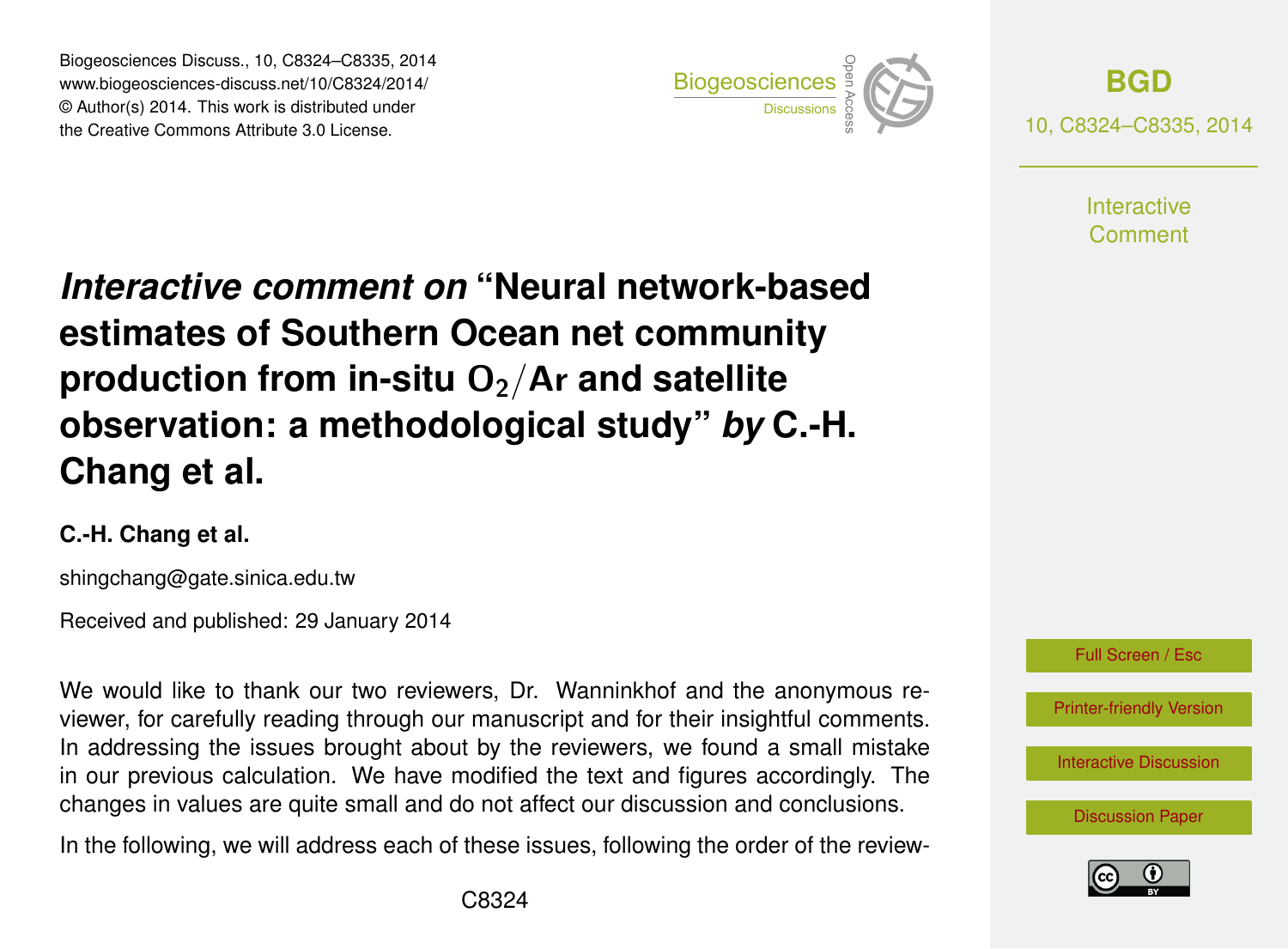ers. We also provide a supplementary file, which is a merged pdf file of the revised manuscript and supporting material along with our final response.

(I) Reply to Dr. Wanninkhok (Review #1)

General comment: Chang and co-authors estimate a critical biological oceanographic parameter, net community production (NCP), from a compilation of oxygen argon ratios (O2/Ar) and extrapolation over the Southern Ocean domain using a neural network technique. They do a good job explaining the technique. They provide a comprehensive error analysis and do a nice comparison of other estimates on basin to local scales. The paper is well written with good grammar and syntax.

Our response: We would like to thank Dr Wanninkhof for the positive and constructive comment. Our reply to specific comments follows, with original comments noted by "Q:". Please refer to the revised manuscript (in the supplementary material along with this final response) for the changes noted in our final response.

Q: (1) Describe briefly how POC fields are determined. My impression is that the [remote sensing] techniques to do so are fairly rudimentary and subject to large uncertainty.

A: POC data were downloaded from the Ocean Color website (http://oceancolor.gsfc.nasa.gov/). The algorithm is based on Stramski et al. [1999, 2008]. Retrieval of POC from satellite harbors significant uncertainties, which are discussed in Stramski et al. [2008]. It is concluded that the accuracy of satellite retrieval of POC will be adequate for many applications such as the estimation of large scale or global budgets of surface POC [Stramski et al., 2008]. Considering the strong correlation between NCP and satellite POC, future studies may benefit from using more recent POC algorithms specifically derived for the Southern Ocean (e.g. Allison et al. [2010a], Allison et al. [2010b]).

References: Stramski, D., R. A. Reynolds, M. Kahru, and B. G. Mitchell (1999), Esti-

10, C8324–C8335, 2014

**Interactive** Comment



[Printer-friendly Version](http://www.biogeosciences-discuss.net/10/C8324/2014/bgd-10-C8324-2014-print.pdf)

[Interactive Discussion](http://www.biogeosciences-discuss.net/10/16923/2013/bgd-10-16923-2013-discussion.html)

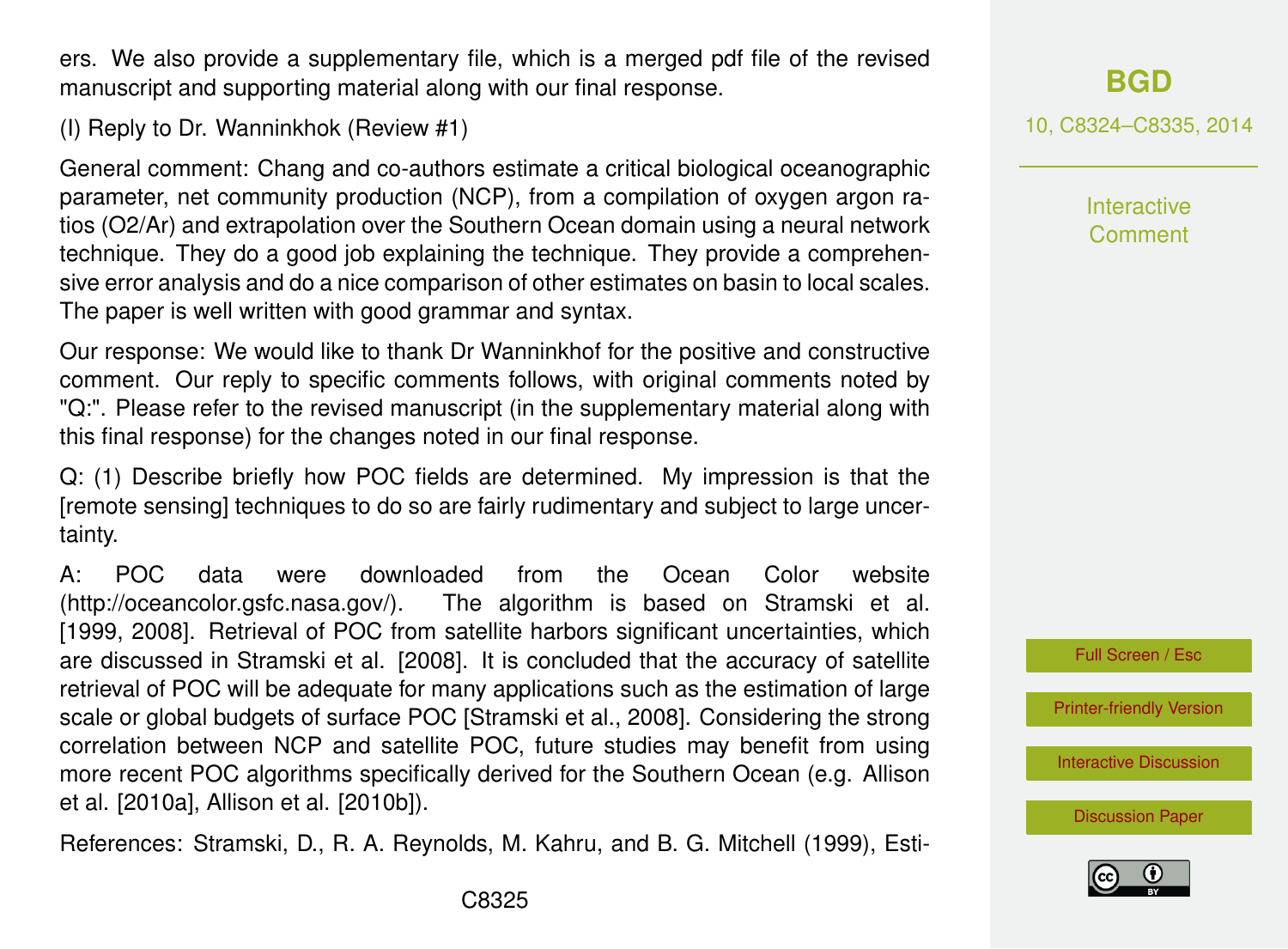mation of particulate organic carbon in the ocean from satellite remote sensing, Science, 285, 239-242, doi:10.1126/science.285.5425.239. Stramski, D., et al. (2008), Relationships between the surface concentration of particulate organic carbon and optical properties in the eastern South Pacific and eastern Atlantic Oceans, Biogeosciences, 5, 171-201. Allison, D. B., D. Stramski, and B. G. Mitchell (2010a), Seasonal and interannual variability of particulate organic carbon within the Southern Ocean from satellite ocean color observations, J. Geophys. Res., 115, C06002, doi:10.1029/2009JC005347. Allison, D. B., D. Stramski, and B. G. Mitchell (2010b), Empirical ocean color algorithms for estimating particulate organic carbon in the Southern Ocean, J. Geophys. Res., 115, C10044, doi:10.1029/2009JC006040.

Q: (2) Since the estimates are for time scales on the order of a month the magnitudes could be expressed as mol/m2/mo rather than mmol/m2/day. However, daily values are often presented and it would require quite a bit of editing so probably not worth it.

A: We chose to present NCP in daily values because it is the most commonly used unit in the literature with which we compare, as noted by the reviewer.

Q: (3) Issue with regard to area-averaged NCP south of 50oS (3.1) It is not always clear if the entire SO is discussed  $(> 30 S)$  or only the southern part  $(> 50 S)$  (see some examples below). (3.2) Page 16937 line 25: Why is only the region south of 50 S discussed here? (3.3) Table 2. Again unclear why only >50 S is used.

A: (3.1) For discussion associated with spatial distributions, our domain covers regions south of 20oS, which includes the Southern Ocean on a broader definition (> 30oS). For area-averaged values, we chose 50oS as our reference latitude. We agree that there might be potential incompleteness due to such an arbitrary choice, for instance, in section 3.2 where we decide the final choice of predictor combination. In addition to the cross-validation results, we examine if temporal evolution of monthly, area-averaged NCP south of 50oS is reasonable from various possible predictor combinations. To ease this issue, in the revised manuscript, we also checked the temporal evolution of 10, C8324–C8335, 2014

**Interactive** Comment



[Printer-friendly Version](http://www.biogeosciences-discuss.net/10/C8324/2014/bgd-10-C8324-2014-print.pdf)

[Interactive Discussion](http://www.biogeosciences-discuss.net/10/16923/2013/bgd-10-16923-2013-discussion.html)

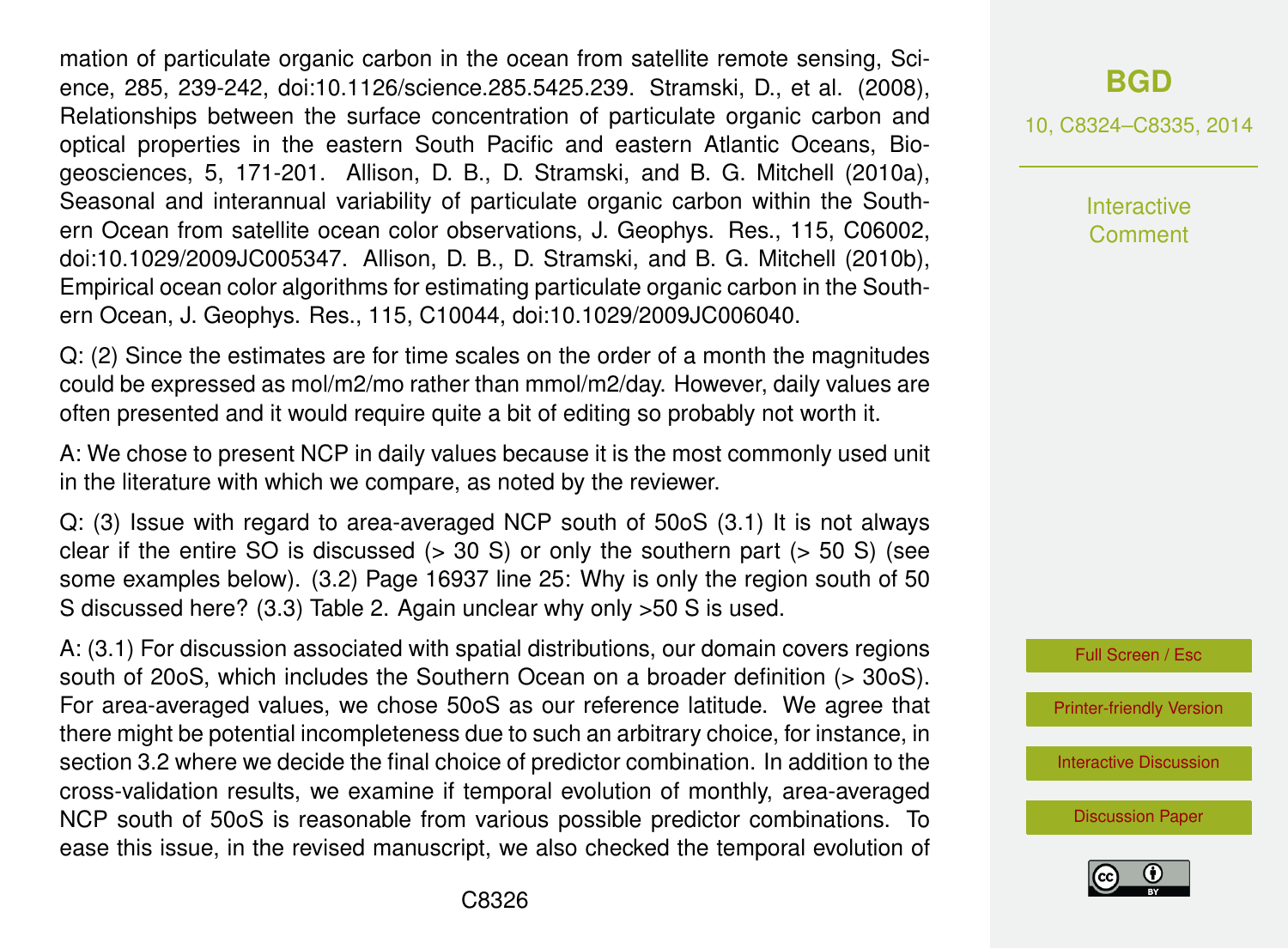monthly area-averaged NCP south of 40oS. We modified the text accordingly (see ln 275-279). (3.2) Page 16937 ln 25 (ln 343-344 in revised ms): We include the total area south of 50oS for unit conversion of other model estimates, mainly in Table 2 (see discussion below), to the common unit used in our study. (3.3) Table 2: The main reason we list only the area-averaged NCP south of 50oS in Table 2 along with other model estimates is because we do not have all the other model data in Table 2. We obtained some of the model estimates from the published papers. The area-averaged NCP south of 50oS seems to be the most reported values in the Southern Ocean literature.

Q: (4) As stated, the mixed layer depth is a critical parameter. A few words on differences between the ARGO derived depths and model derived depths (used) might be appropriate as many models reproduce the MLD rather poorly.

A: The OFES model is known to capture realistic upper ocean dynamics, including eddy formation and propagation as well as heat balance. It has been used to investigate the Southern Ocean dynamical variability. Careful comparison between Argo and OFES mixed layer depth (MLD) can be found in Aoki et al. [2007]. Detailed references are provided in ln 151-154. We also clarified the original temporal resolution of the OFES MLD (that is 3 days) in ln 149-150.

Reference: Aoki, S., Hariyama, M., Mitsudera, H., Sasaki, H., and Sasai, Y.: Formation regions of Subantarctic Mode Water detected by OFES and Argo profiling floats, Geophys. Res. Lett., 34, doi:10.1029/2007GL029828, 2007a.

Here we provide a correlation map between monthly Argo and OFES MLD during the growing season (Nov-Mar) for the overlapping period: Jan 2001-Oct 2009 (Figure 1). We see that the correlation coefficient (cor) is  $> 0.6$  over most of the regions in the Southern Ocean. Figures b1∼b6 show the time series of the standardized Argo and OFES MLD at selected grid points. It is seen that the OFES is able to capture realistic MLD (represented by Argo MLD, in red) for high correlation (> 0.6) cases (Figure

## **[BGD](http://www.biogeosciences-discuss.net)**

10, C8324–C8335, 2014

**Interactive Comment** 



[Printer-friendly Version](http://www.biogeosciences-discuss.net/10/C8324/2014/bgd-10-C8324-2014-print.pdf)

[Interactive Discussion](http://www.biogeosciences-discuss.net/10/16923/2013/bgd-10-16923-2013-discussion.html)

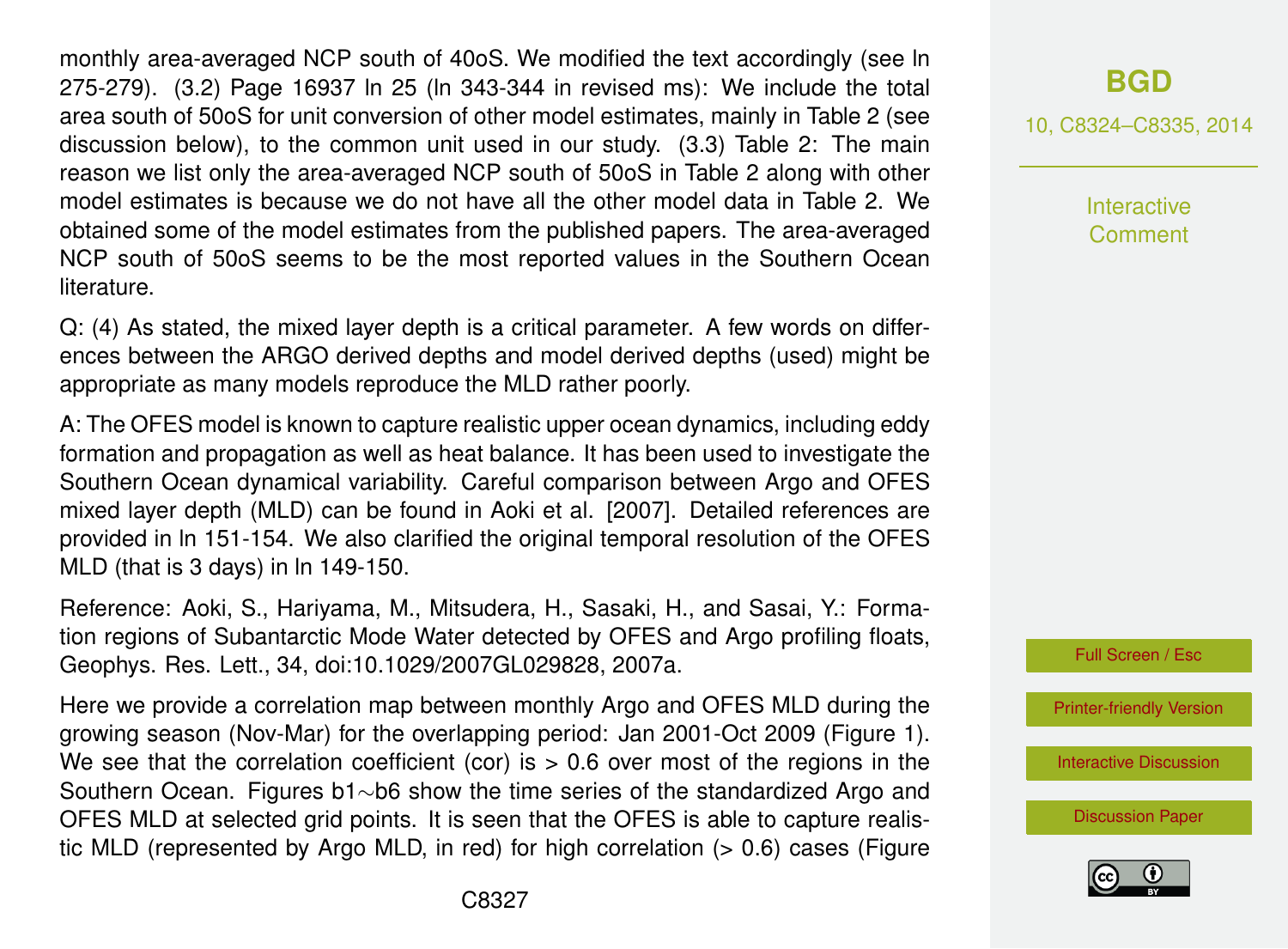C8328

as negative A: We agree that the sign convention for the air-sea CO2 flux is defined positive (nega-

Q: (9) Page 16943 line 1: Sign convention, commonly fluxes into the ocean are listed

tive) into the atmosphere (ocean) from the atmosphere's point of view. Here in section 4.3.2 and Figure 6, however, our purpose is to compare the biological drawdown of

 $2(b1)-(b2)$ ). For low correlation cases  $(< -0.4)$ , however, it is likely due to scarcity of observations (see Figure 2 (b3)-(b6)).

Q: (5) There should be mention that some of the predictor variables (e.g. Sea surface height, SSH) are smoothed due to 10(?) day repeat orbit.

A: There are two SSH data sets. One is the along-track T/P and Jason altimeters which have a 9.97-day repeat cycle. The other is the AVISO SSH data set, which incorporated all available satellite altimeter missions and has a 1/3ox1/3o spatial resolution and a 7-day temporal resolution. In our study, we use the AVISO SSH altimeter, specified in section 2.1, ln 137-139.

We clarify the temporal variability contained in the predictor data in In 158-160.

Q: (7) Page 16937 line 19: "In addition, because the biological pump is the main mechanism that drives atmospheric CO2 into the ocean". As I recall the solubility and biological pumps are about equal in magnitude on large scale.

A: We rephrased the sentence to "the biological pump is one of the main mechanisms driving atmospheric CO2 into the ocean" (ln 337-338).

Q: (8) Page 16942 line 15: The sea-air flux is much smaller than the NCP again refuting

the suggestion that the biological pump is the main mechanism of CO2 uptake.

A: The CO2 flux into the ocean is smaller than that predicted based on NCP, which implies that some of the CO2 escapes from the ocean surface, likely due to thermal CO2 outgassing, as we discussed more in the following paragraph (see ln 467-478).

10, C8324–C8335, 2014

**[BGD](http://www.biogeosciences-discuss.net)**

Interactive **Comment** 

Full Screen / Esc

[Printer-friendly Version](http://www.biogeosciences-discuss.net/10/C8324/2014/bgd-10-C8324-2014-print.pdf)

[Interactive Discussion](http://www.biogeosciences-discuss.net/10/16923/2013/bgd-10-16923-2013-discussion.html)

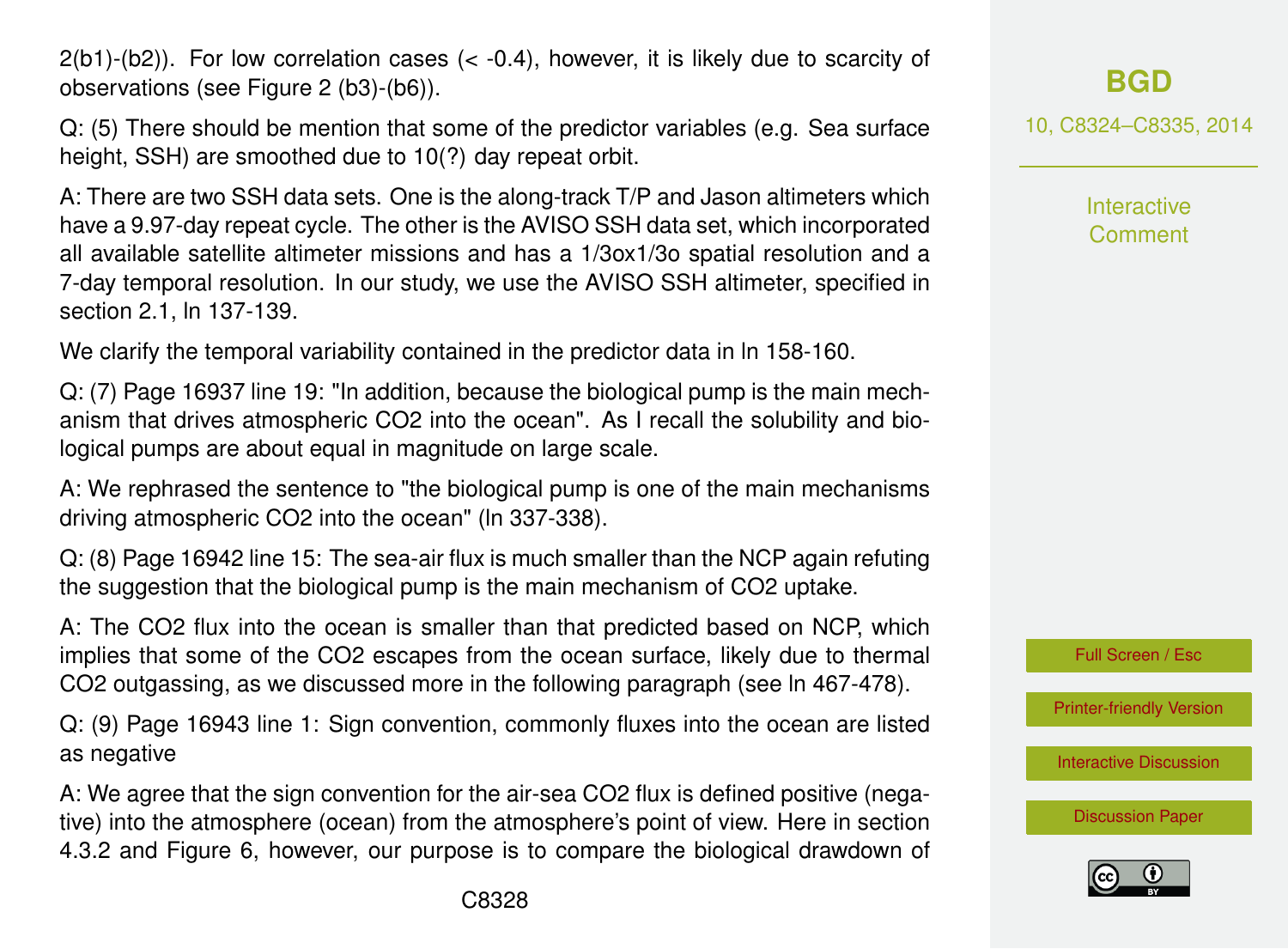CO2, estimated by NCP, to an independent measurement of air-sea CO2 flux [Takahashi et al., 2009]. Therefore, we chose to define the air-sea flux to be positive into the ocean. To prevent confusion, we rephrased the sentence to "the CO2 flux changes from 0.2 Pg C yr-1 out of the ocean in October to 0.2 Pg C yr-1 into the ocean in December. . ." (ln 472-473). We also added a notion in the caption "the air-sea CO2 flux is defined positive into the ocean" (ln 1008-1009).

Reference: Takahashi, T., et al.: Climatological mean and decadal changes in surface ocean pCO2, and net sea-air CO2 flux over the global oceans, Deep-Sea Res., Part II, 56, 554-577, 2009.

Q: (10) Page 16943 section 5: It would improve readability if discussion and conclusions were clearly separated. They are intermingled.

A: We understand the appeal of separating the discussion and conclusions, but we chose to keep the section "Discussion and conclusions" because our conclusions were established as we discussed the features of our NCP maps. The content may be repetitive if we were to open another section for conclusion.

Q: (11) All tables: it is unclear why the 95 % CI is asymmetric around the mean (?) in this study.

A: The 95% CI is not symmetric about the mean because we do not perform conventional bootstrapping calculations, which typically involve data resampling and repeated calculations of a sample statistic. In our case, we use an unconventional approach whereby we apply the full, nonlinear SOM model to the resampled observations and then calculate the distribution of the parameter from the different SOM models. This addition of applying the nonlinear SOM model before calculation of the sample statistic distribution is the source of asymmetry in the 95% CI.

Q: (12) Figure 1b. I would cut off the distribution at 250 mmol to better distinguish the distribution of the majority of the data. Also convert mmol O2 to mmol C as that is used 10, C8324–C8335, 2014

**Interactive Comment** 



[Printer-friendly Version](http://www.biogeosciences-discuss.net/10/C8324/2014/bgd-10-C8324-2014-print.pdf)

[Interactive Discussion](http://www.biogeosciences-discuss.net/10/16923/2013/bgd-10-16923-2013-discussion.html)

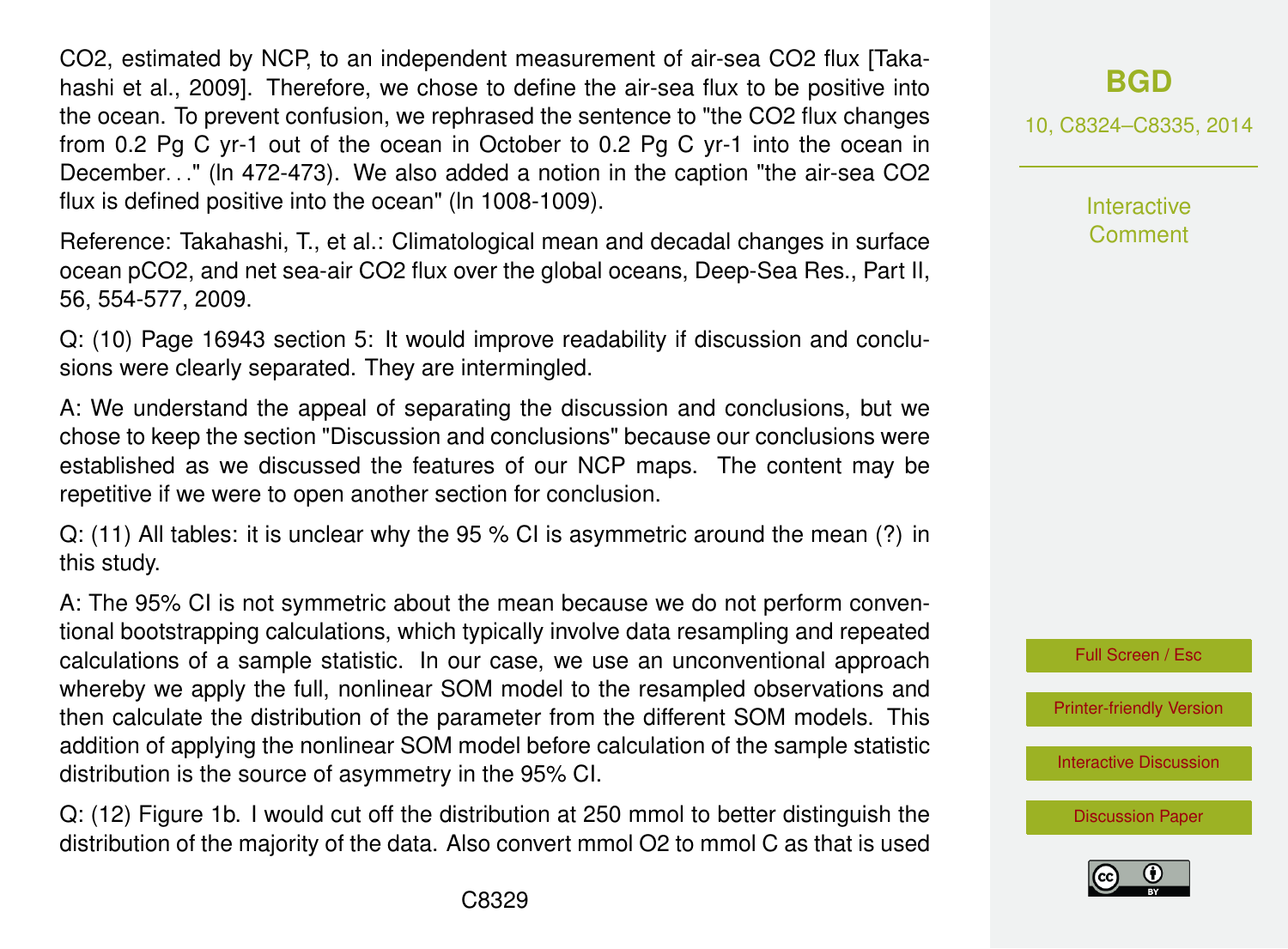throughout.

A: We added an additional figure to zoom in on the distribution below the outlier threshold (see Figure 1c and ln 170-171). The unit for the outlier has been changed to mmol C m-2d-1, as suggested (Figures 1b and 1c and ln 170).

Q: (13) Figure 2C. It seems odd not the specify element/compound for chl that is presented in a weight unit (mg/m3) while you do specify element/compound for molar units (molC/m3)

A: The reasons for our choice of units for POC and chlorophyll in Figure 2 are as follows. We converted POC to moles because POC is directly relevant to the biological O2 flux to the atmosphere [Cassar et al., 2014]. On the other hand, most chlorophyll data is reported in mg m-3 (see examples at NASA ocean color website: (http://oceancolor.gsfc.nasa.gov/cgi/l3?per=DAY). We followed the standard procedure used in the literature.

Reference: Cassar, N., Wright, S. W., Thomson, P., Trull, T. W., Westwood, K. J., de Salas, M., Davidson, A., Pearce, I., Davies, D. M., Matear, R. J. 2014. The relation of carbon export production to plankton community in the Southern Ocean. Submitted.

Q: (14) Figure 5. Either mention in caption that scale of panel B is 10-fold that of panel A or put on same scale

A:We added a notion in the caption to clarify the changes in contour intervals for Figures 5 (b) and (c). (see ln 1000-1002).

Q: (15) Figure 6 B axis label is PgC/a while text is PgC/yr

A: We changed the y-axis label in Figure 6b to be consistent with the caption as well as the text (see Figure 6b).

(II) Reply to Reviewer #2

Our response: We thank the reviewer for the helpful comments. Our reply to specific

10, C8324–C8335, 2014

Interactive Comment

Full Screen / Esc

[Printer-friendly Version](http://www.biogeosciences-discuss.net/10/C8324/2014/bgd-10-C8324-2014-print.pdf)

[Interactive Discussion](http://www.biogeosciences-discuss.net/10/16923/2013/bgd-10-16923-2013-discussion.html)

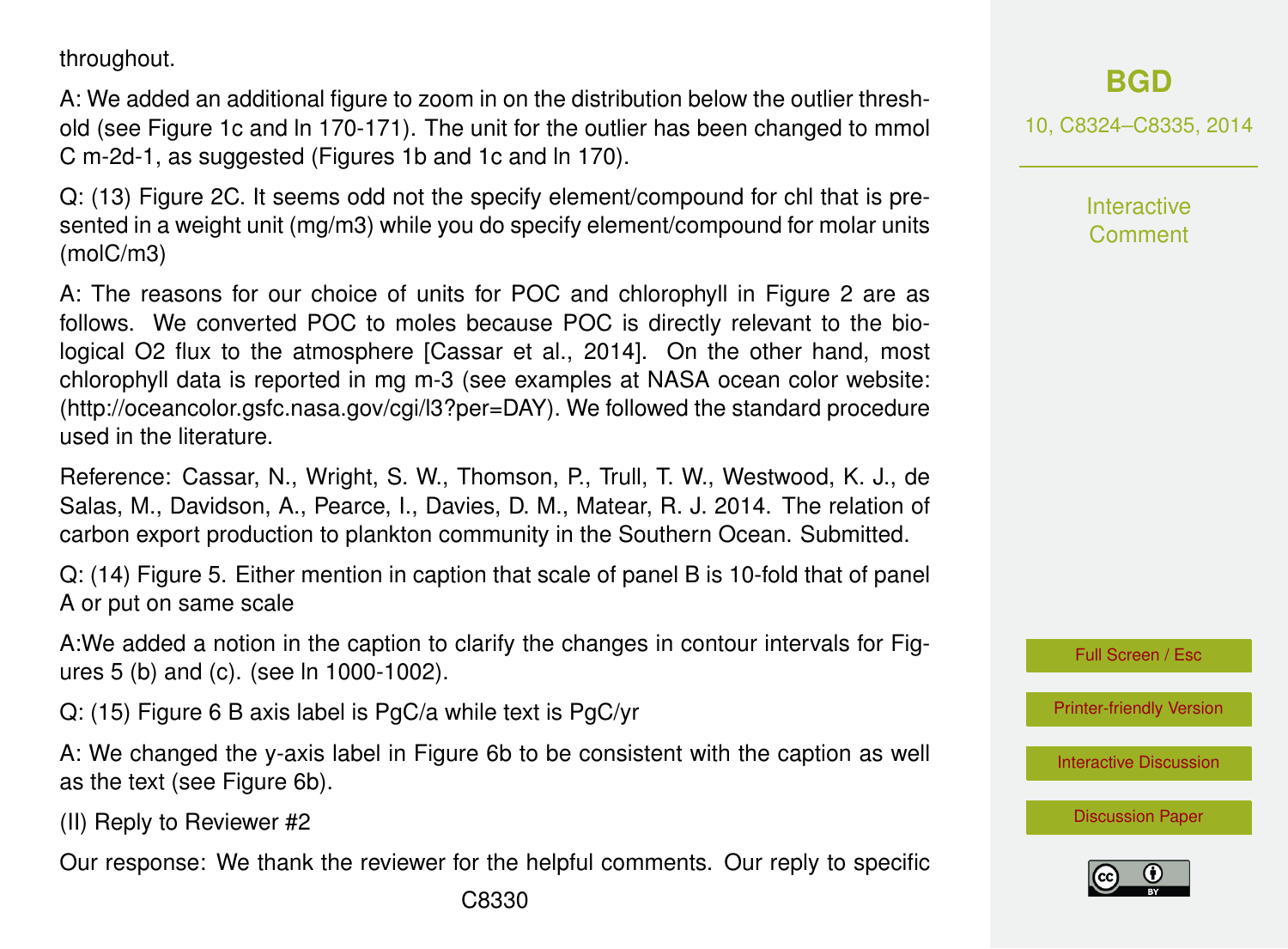comments follows, with original comments original comments noted by "Q:". Please refer to the revised manuscript and supporting material (in the supplementary material along with this final response) for the changes noted in our final response.

Q: (1) In their supplement document, they mentioned that the approach of determining predictor/predictand SOM clusters is quite similar to that of Telszewski et al. [2009] except for one main difference, and they combine the training and the labeling steps of map generation from Telszewski et al. [2009] into a single step. It means to me that their SOM is trained by only the data in the regions where in-situ observations have been made. However, Telszewski et al. [2009] indicates that the SOM should be trained by the whole grid data so that the SOM has been preconditioned with comprehensive, basin-wide training knowledge with regards to the relevant biogeochemical processes. In this aspect, the technique in this study is completely different from that of Telszewski et al. [2009]. I think the authors should clarify how they overcome the claim of Telszweski et al. [2009].

A: We agree that this issue requires clarification. We do not believe that our approach is fundamentally different from that of Telszewski et al. [2009] because whether or not the SOM is trained with all gridded data or just the ship track data, the fundamental requirement is that the data space spanned by the ship track data approximates the data space spanned by the gridded data. For example, if we train the SOM with gridded predictor data, as in Telszewski et al. [2009], but if some of the resulting neurons are located outside the data space spanned by the ship tracks, then those neurons will not be labeled with the appropriate NCP values, which are only derived from the ship tracks. In other words, with either approach, the data space spanned by ship tracks is still the limiting factor because the labeling data (NCP) is limited to the ship tracks.

However, the essence of the reviewer's comment is clearly valid, and it is a point that we did not address sufficiently in the original manuscript: we did not discuss whether the ship track data distribution spans the range encountered in the gridded predictor data sets (a point addressed thoroughly in section 2.4.1 in Telszewski et al. [2009]).

**[BGD](http://www.biogeosciences-discuss.net)**

10, C8324–C8335, 2014

**Interactive** Comment

Full Screen / Esc

[Printer-friendly Version](http://www.biogeosciences-discuss.net/10/C8324/2014/bgd-10-C8324-2014-print.pdf)

[Interactive Discussion](http://www.biogeosciences-discuss.net/10/16923/2013/bgd-10-16923-2013-discussion.html)

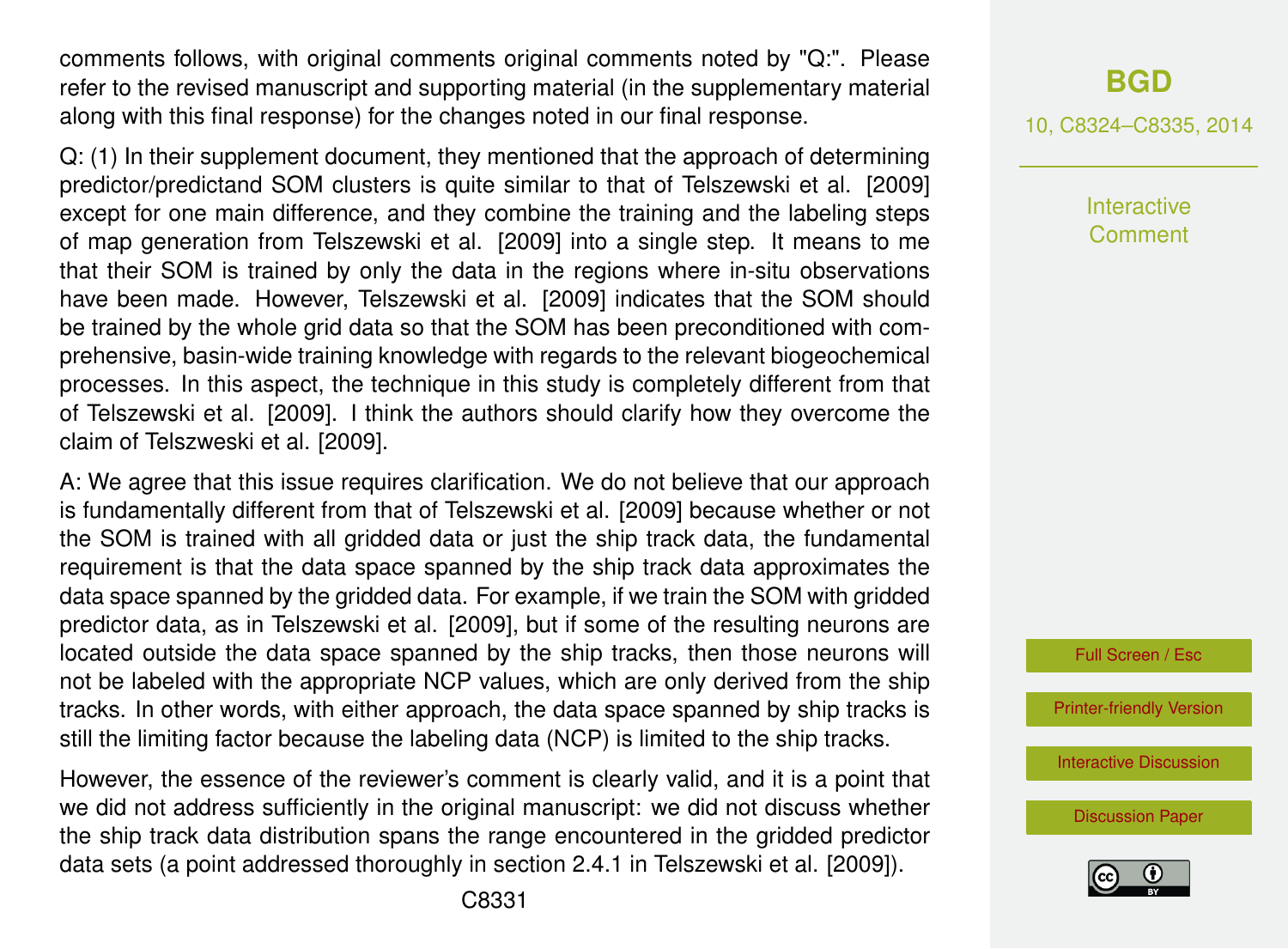In response, we have calculated the percentage of gridded predictor data that falls outside of the range of the training data for each of the three retained predictors, Chl, PAR, and MLD. We now report those results in ln 23-40 of the Supporting Material, with the main calculations discussed in ln 29-33:

"For Chl, approximately 4.4% of the gridded values fall below the ship track minimum (0.04 mg m-3), and 2.0% exceed the ship track maximum (1.56 mg m-3). For PAR, 5.2% of the gridded values fall below the ship track minimum (9.63  $\mu$ E m−2 s−1), and 1.3% exceed the ship track maximum (59.5  $\mu$ E m−2 s−1). For MLD, only 0.3% of the gridded values fall below the ship track minimum (3.5 m), and 0.3% exceed the ship track maximum (595 m)."

Therefore, these calculations support that the predictor distribution within the ship track data is reasonably representative of the distribution within the Southern Ocean overall during this time period, with well over 90% of the gridded values falling within the range of ship track values. These calculations support the reasonableness of the generalizations to the Southern Ocean basin used in this study. However, these calculations also point out that the lower range of two predictors, Chl and PAR, are not represented as well in the ship tracks. This suggests that there may be some bias in the NCP predictions for regions of very low Chl and/or PAR, which should be borne in mind by the reader and is noted in ln 38-40 of the Supporting Material.

Reference: Telszewski, M., et al. (2009), Estimating the monthly pCO2 distribution in the North Atlantic using a self-organizing neural network, Biogeosciences, 6, 1405- 1421, doi 10.5194/bg-6-1405-2009.

Q: (2) Furthermore, it would be grateful if more information about the SOM technique (e.g. how many neurons were used and how many times the rough and fine tunings were executed in the first step. etc) is described so that any researchers can follow their experiment.

A: We agree that more details would be useful. In the manuscript in ln 285-286, we note

10, C8324–C8335, 2014

**Interactive Comment** 

Full Screen / Esc

[Printer-friendly Version](http://www.biogeosciences-discuss.net/10/C8324/2014/bgd-10-C8324-2014-print.pdf)

[Interactive Discussion](http://www.biogeosciences-discuss.net/10/16923/2013/bgd-10-16923-2013-discussion.html)

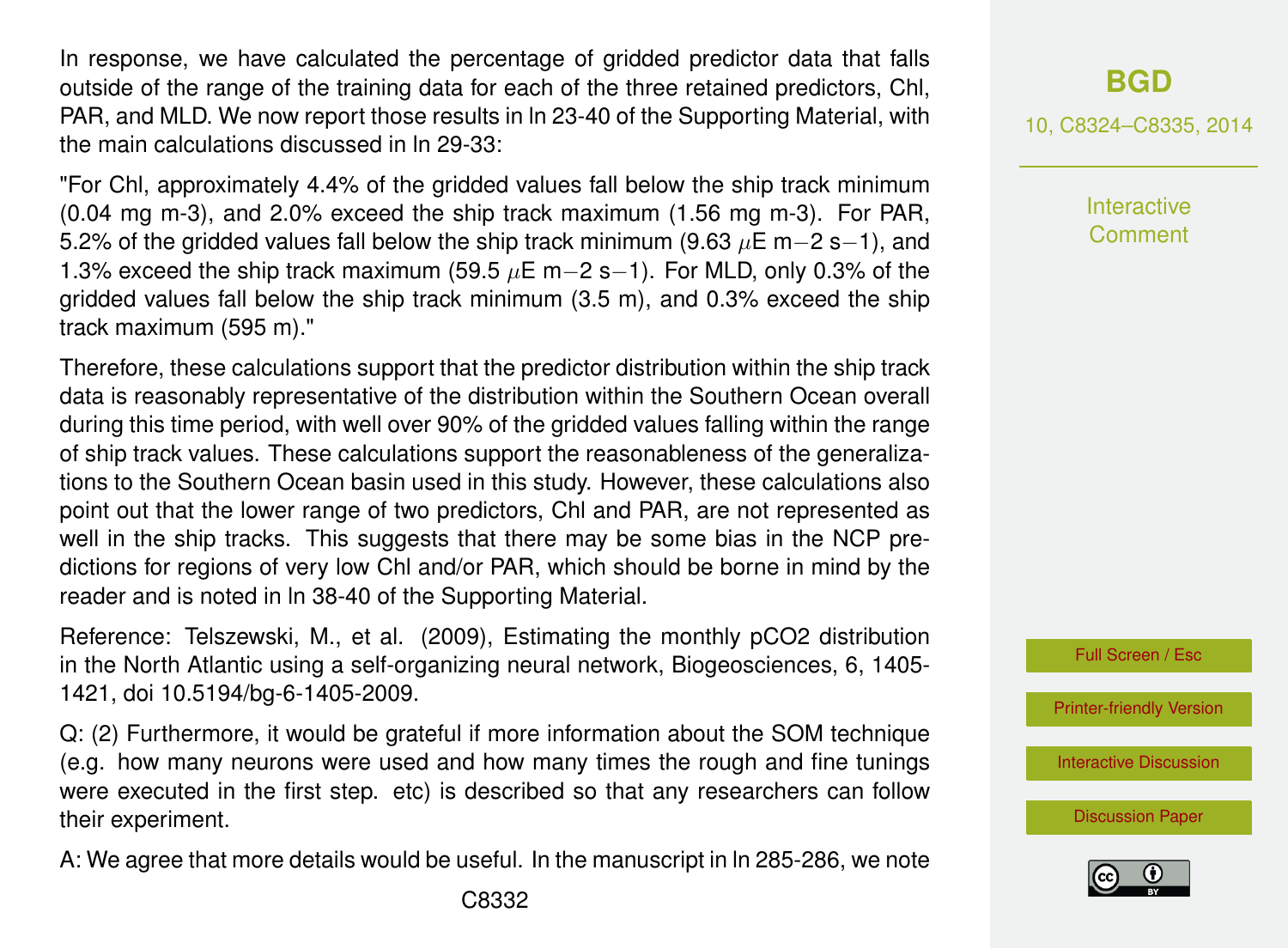that our final SOM consists of 12 rows and 8 columns. To clarify, we added a notion that explicitly mentions that our map consists of 96 neurons (ln 286). In addition, we have added a paragraph in the Supporting Material (ln 41-49) that discusses each of the other SOM parameter choices used in our study.

Q: (3) It should be noted how much "not well-calibrated" Chl-a concentrations obtained from the satellite differs from in-situ data. I think that SOM doesn't need accurate values in practice, but its temporal and spatial variation is more important for the analysis.

A: We agree with the reviewer that the trends are more important than absolute values for correlation and SOM analyses. However, the studies mentioned here in the manuscript show that the new algorithm improves correlation of satellite Chl to in situ observations. As mentioned in Johnson et al. [2013], "These new algorithms improve in situ versus satellite chlorophyll coefficients of determination (r2) from 0.27 to 0.46, 0.26 to 0.51, and 0.25 to 0.27, for OC4v6 (SeaWiFS), OC3M (MODIS-Aqua), and GlobColour, respectively."

Reference: Johnson, R., P. G. Strutton, S. W. Wright, A. McMinn, and K. M. Meiners (2013), Three improved Satellite Chlorophyll algorithms for the Southern Ocean, J. Geophys. Res. Oceans, 118, 3694–3703, doi:10.1002/jgrc.20270.

Please also note the supplement to this comment: [http://www.biogeosciences-discuss.net/10/C8324/2014/bgd-10-C8324-2014](http://www.biogeosciences-discuss.net/10/C8324/2014/bgd-10-C8324-2014-supplement.pdf) [supplement.pdf](http://www.biogeosciences-discuss.net/10/C8324/2014/bgd-10-C8324-2014-supplement.pdf)

Interactive comment on Biogeosciences Discuss., 10, 16923, 2013.

## **[BGD](http://www.biogeosciences-discuss.net)**

10, C8324–C8335, 2014

**Interactive Comment** 

Full Screen / Esc

[Printer-friendly Version](http://www.biogeosciences-discuss.net/10/C8324/2014/bgd-10-C8324-2014-print.pdf)

[Interactive Discussion](http://www.biogeosciences-discuss.net/10/16923/2013/bgd-10-16923-2013-discussion.html)

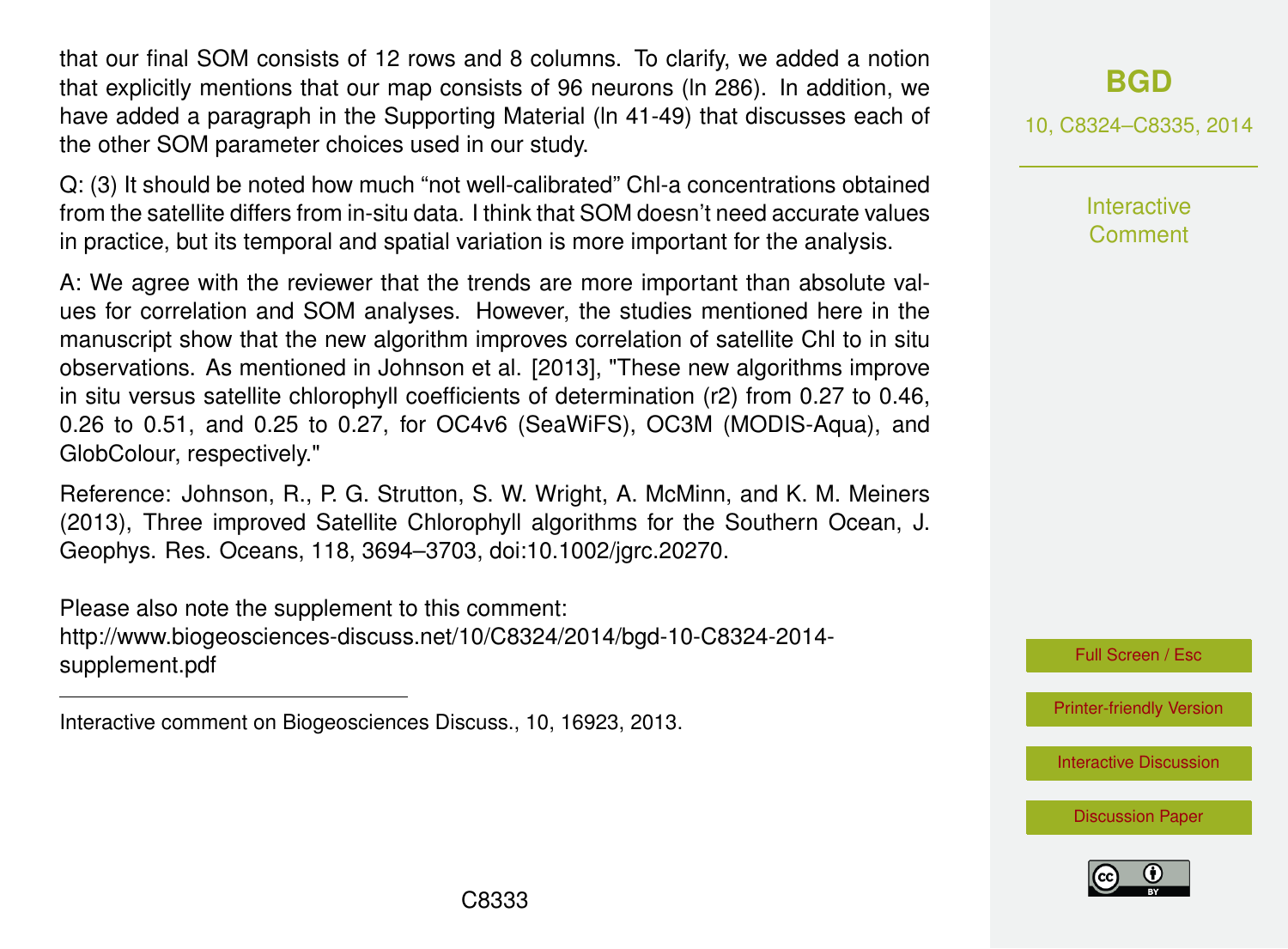**[BGD](http://www.biogeosciences-discuss.net)**

10, C8324–C8335, 2014

Interactive **Comment** 



Full Screen / Esc

[Printer-friendly Version](http://www.biogeosciences-discuss.net/10/C8324/2014/bgd-10-C8324-2014-print.pdf)

[Interactive Discussion](http://www.biogeosciences-discuss.net/10/16923/2013/bgd-10-16923-2013-discussion.html)

[Discussion Paper](http://www.biogeosciences-discuss.net/10/16923/2013/bgd-10-16923-2013.pdf)



**Fig. 1.** Correlation map of monthly Argo and OFES MLD for Nov-Mar (Jan 2001-Oct 2009).

(See ln 523-526 for details about Argo MLD.)